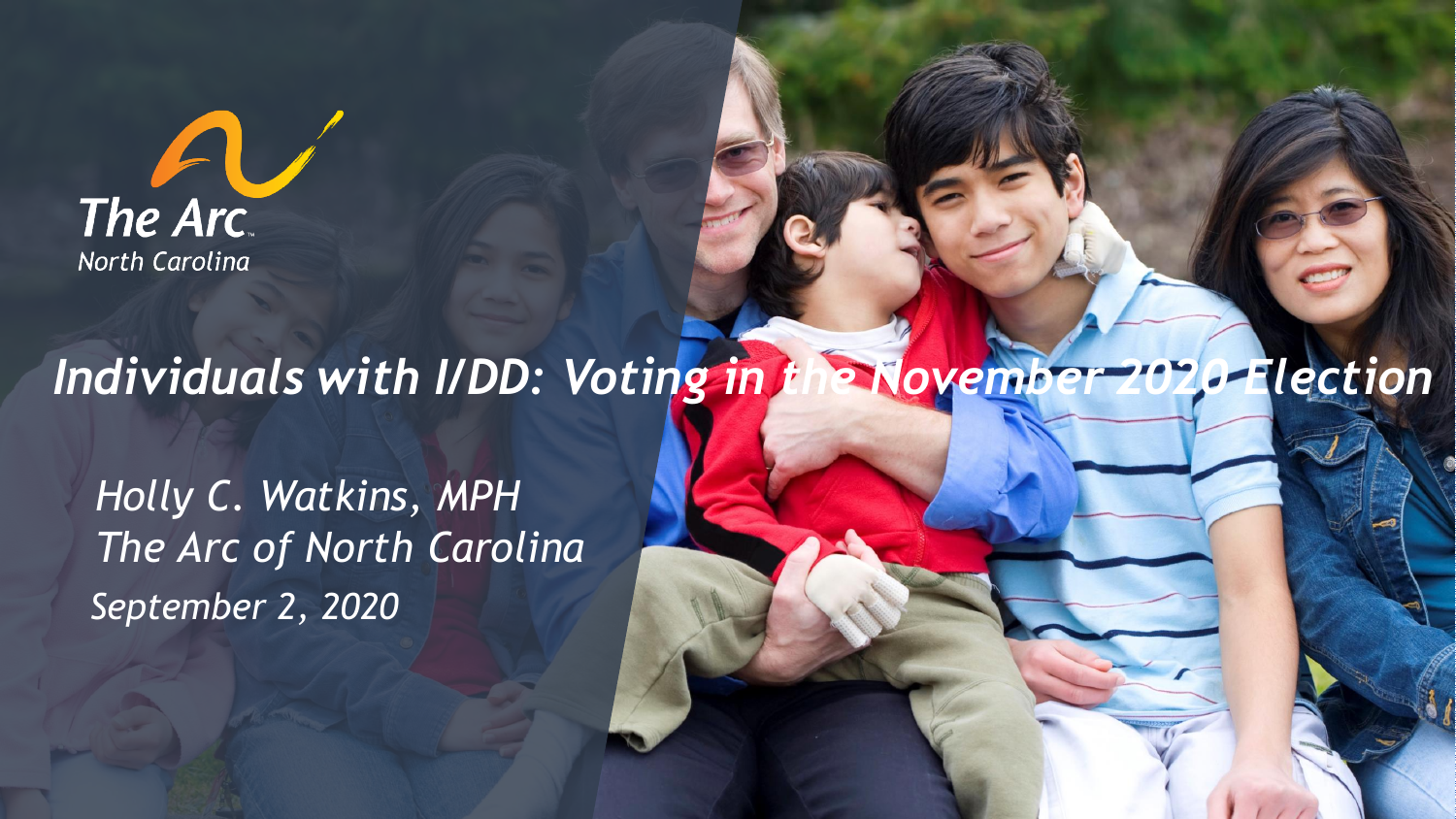

### *Who We Are*

- *Brief History*
- *Who We Serve*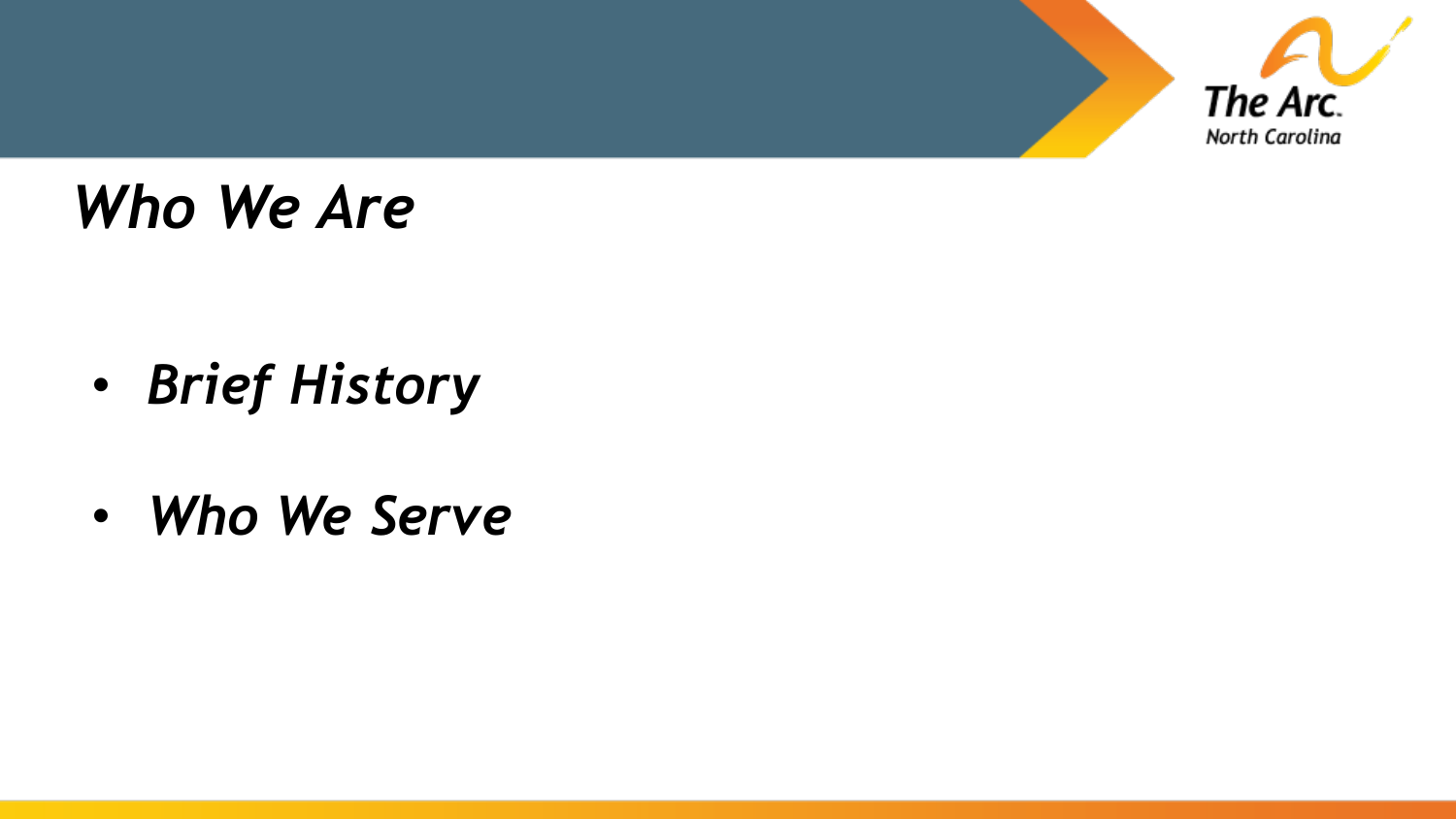

### *What Will Be Covered*

- Mail-in vs. poll during COVID-19
- Access to voting for a person with I/DD
- Voting rights/advocacy
- Explaining the voting process and rights to guardians
- Person's intellectual ability to understand and make their own choices

*All information covered in this presentation is based on voting laws and information in North Carolina*.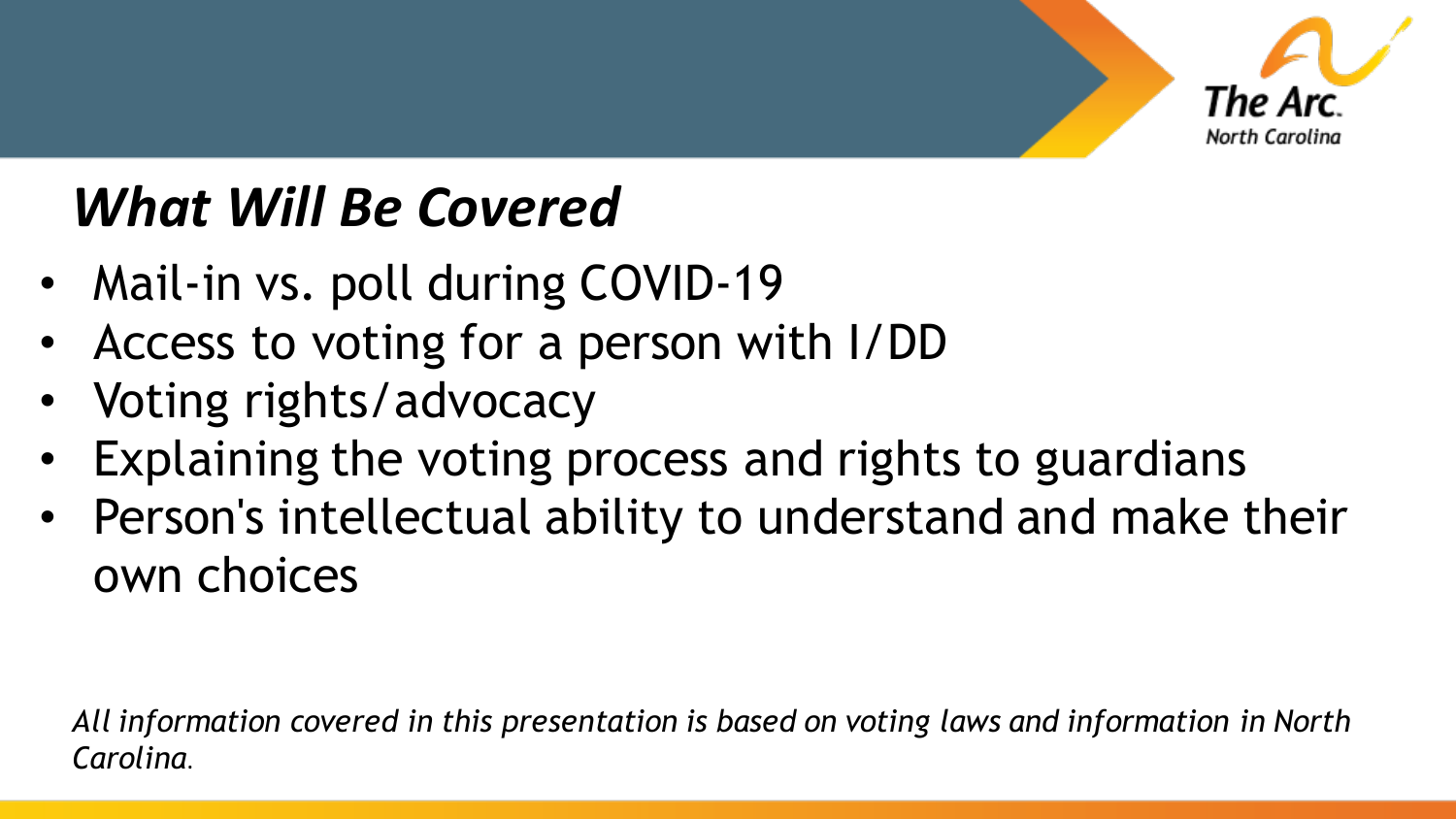

# *YOUR VOTE MATTERS!*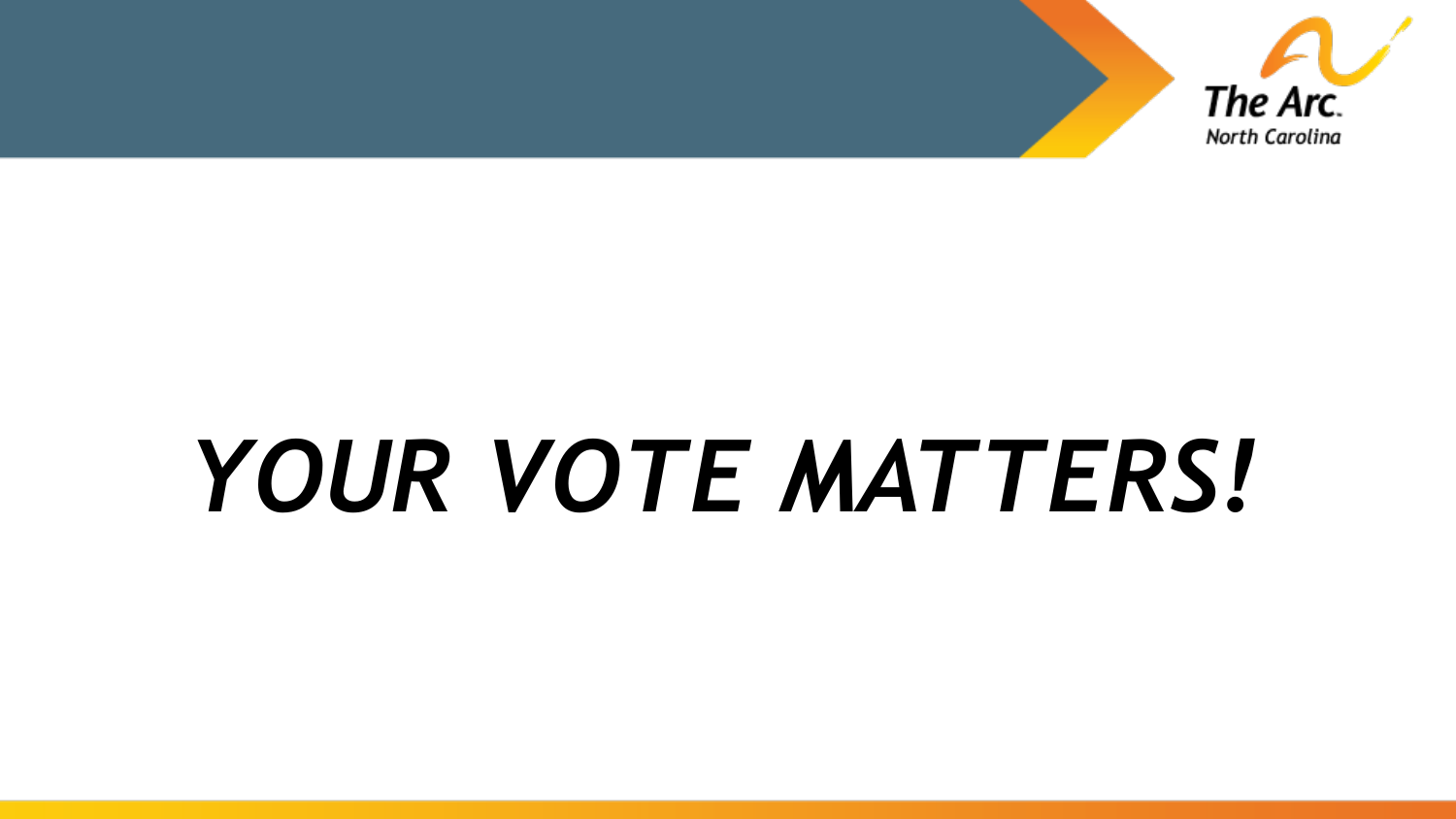

#### *Access to Voting for People with I/DD*

- The Americans with Disabilities Act (ADA) mandates voting be accessible. It also requires poll workers be available to help people with disabilities if they need assistance.
- Ways to vote
	- *Mail-in ballot*
	- *Vote from a facility*
	- *In-person voting*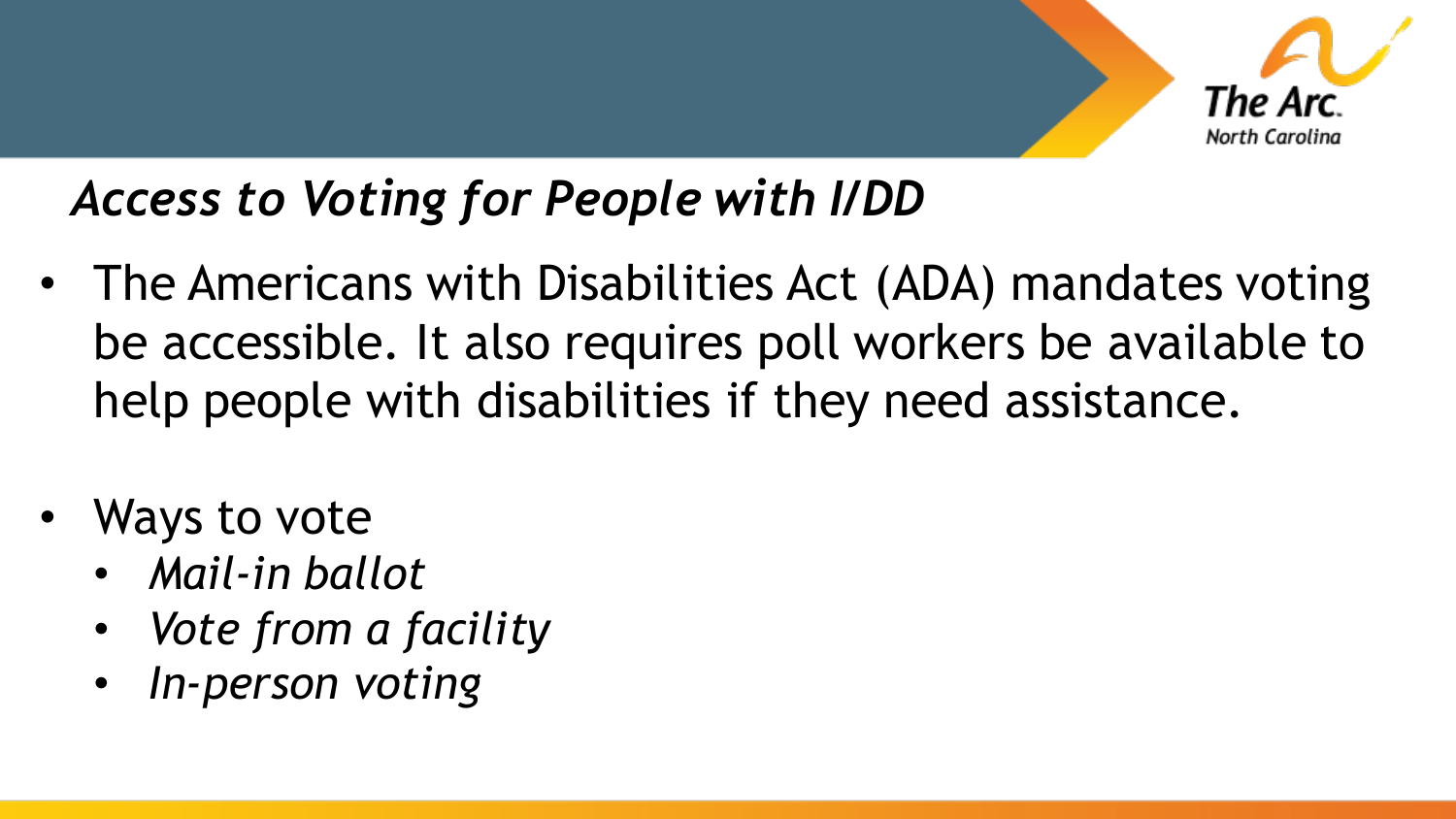

#### *Voting by Mail or In Person*

- There are three things that you need to do if you want to vote by mail: request an absentee ballot, fill out the ballot, mail the ballot to the local county BOE.
- In-Person
	- Curbside voting
	- Going inside the polling site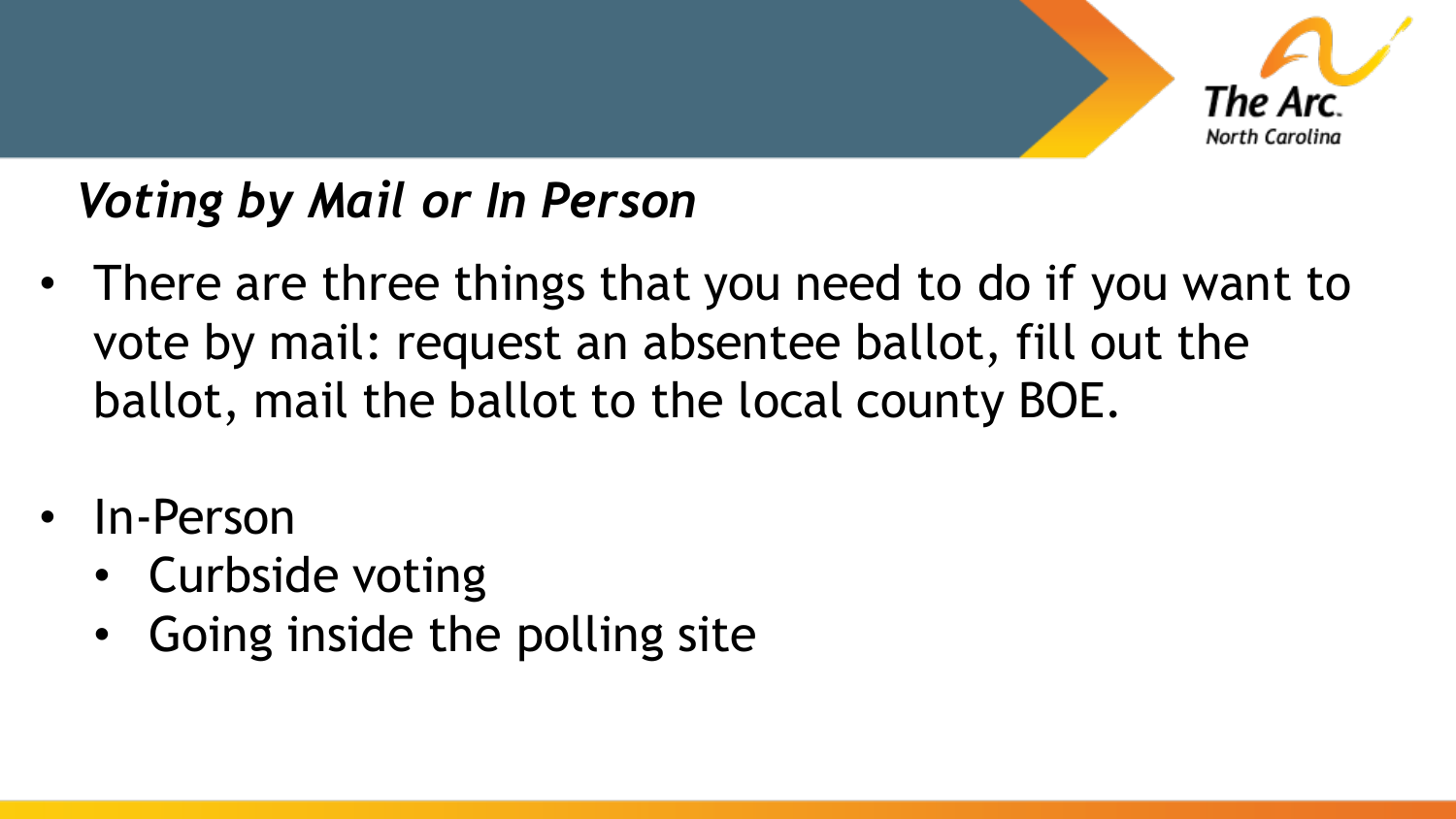

#### *Voting Rights and Advocacy*

- Your Rights
- Advocacy
	- NC State Board of Elections: (919) 733-7173
	- Disability Rights North Carolina: 877-235-4210 (888-268-5535 TTY)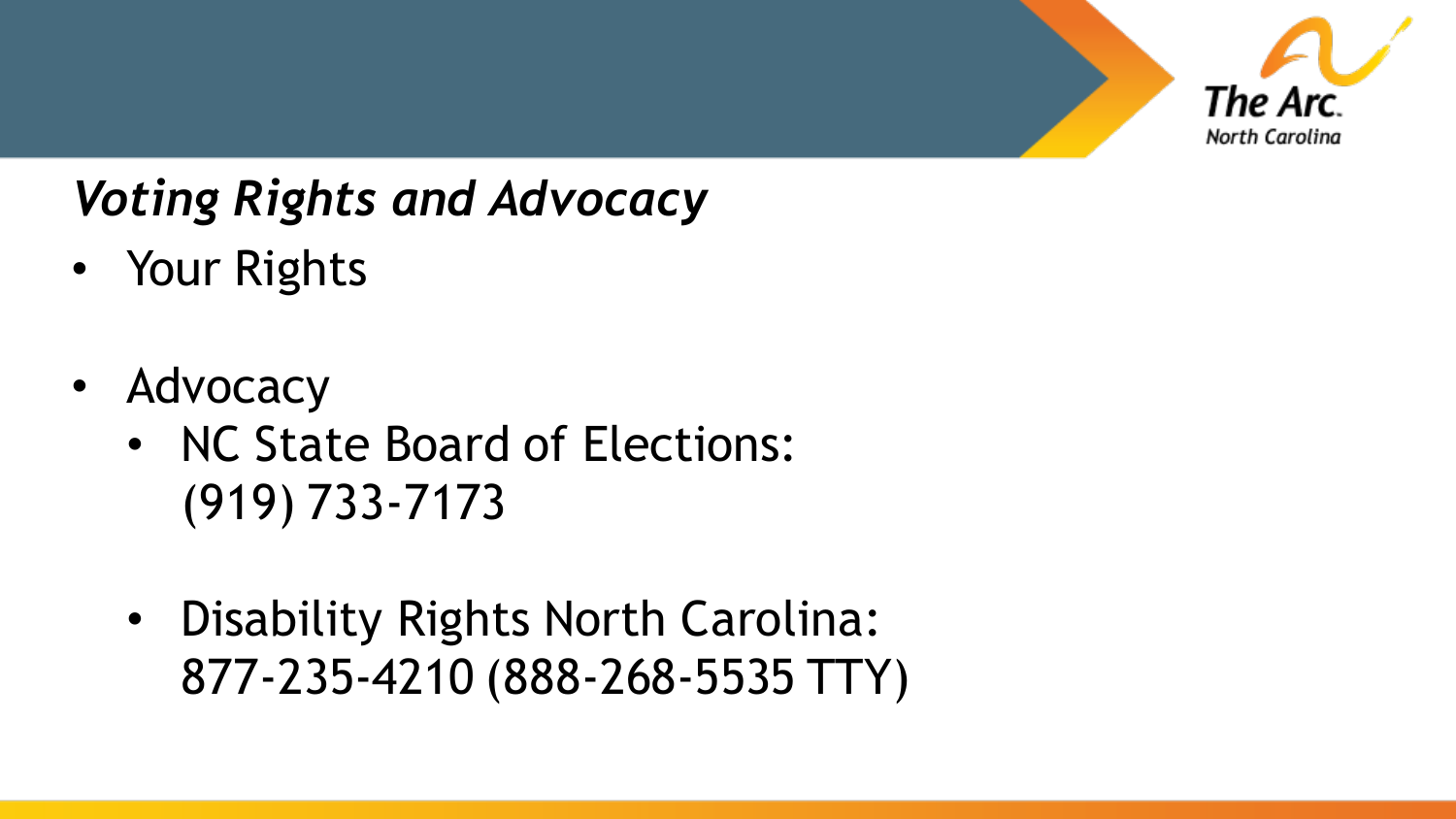

#### *Explaining the voting process and rights to guardians*

- Every person has the right to vote.
- It is often assumed people with I/DD, especially if they have a legal guardian in place, cannot vote. *This is false.*
- Only a judge can decide if a person cannot vote (usually because of a crime, not because of disability!)- not a poll worker, a service provider, or a family member.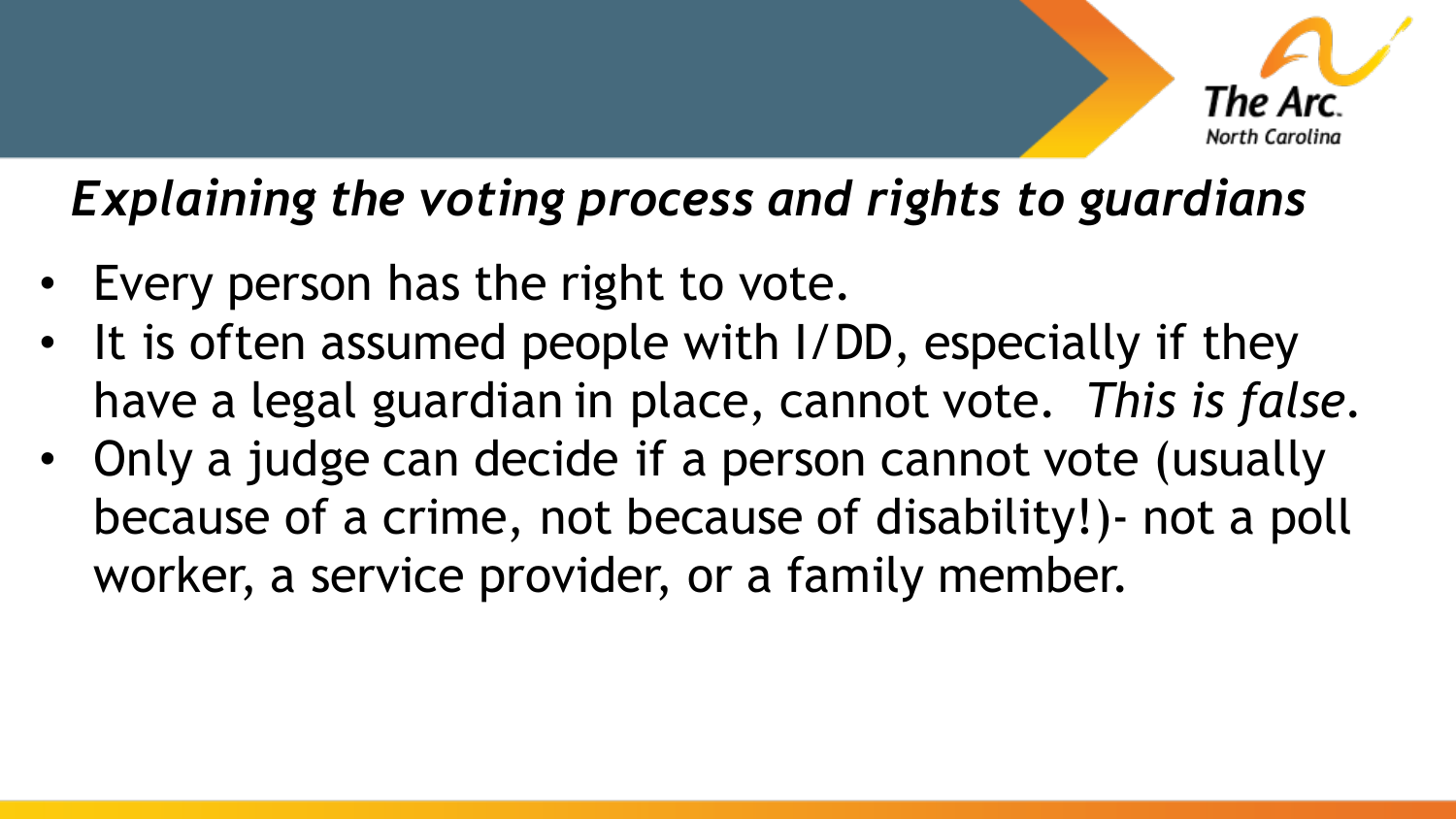

#### *Person's intellectual ability to understand and make their own choices*

- People with I/DD are allowed to have a person of their choosing helping them to vote.
	- A family member or a DSP may accompany a person in order to help him/her cast a vote. They may read the ballot options aloud or provide accommodations for accessibility.
- Voting when you live in a group home/congregate setting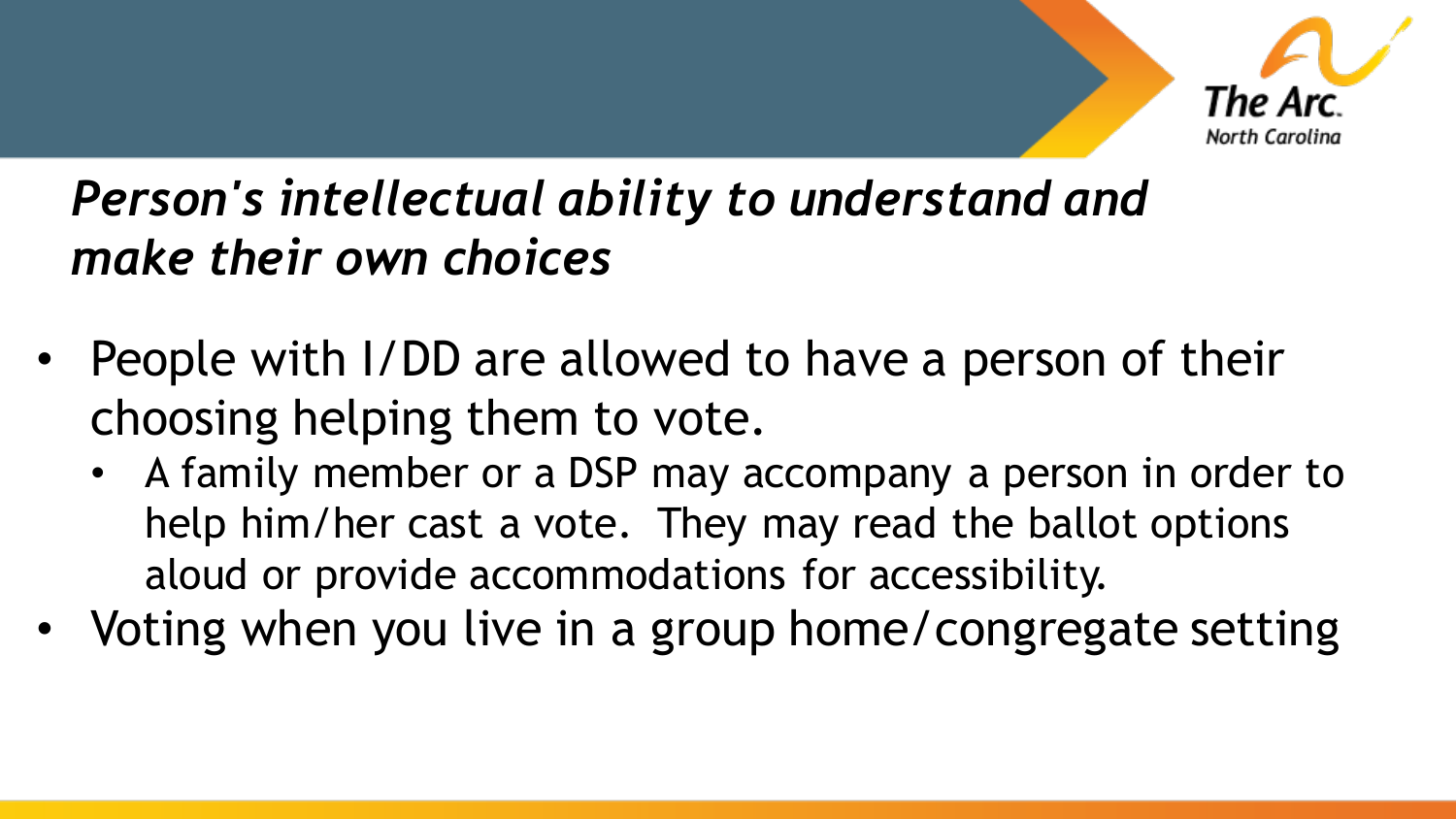

# What if I am denied the right to vote on Election Day by a poll worker?

If you are turned away at the polls when you go to vote, you do have recourse. You can say to the poll workers: "The law requires you to give me a provisional ballot with a receipt."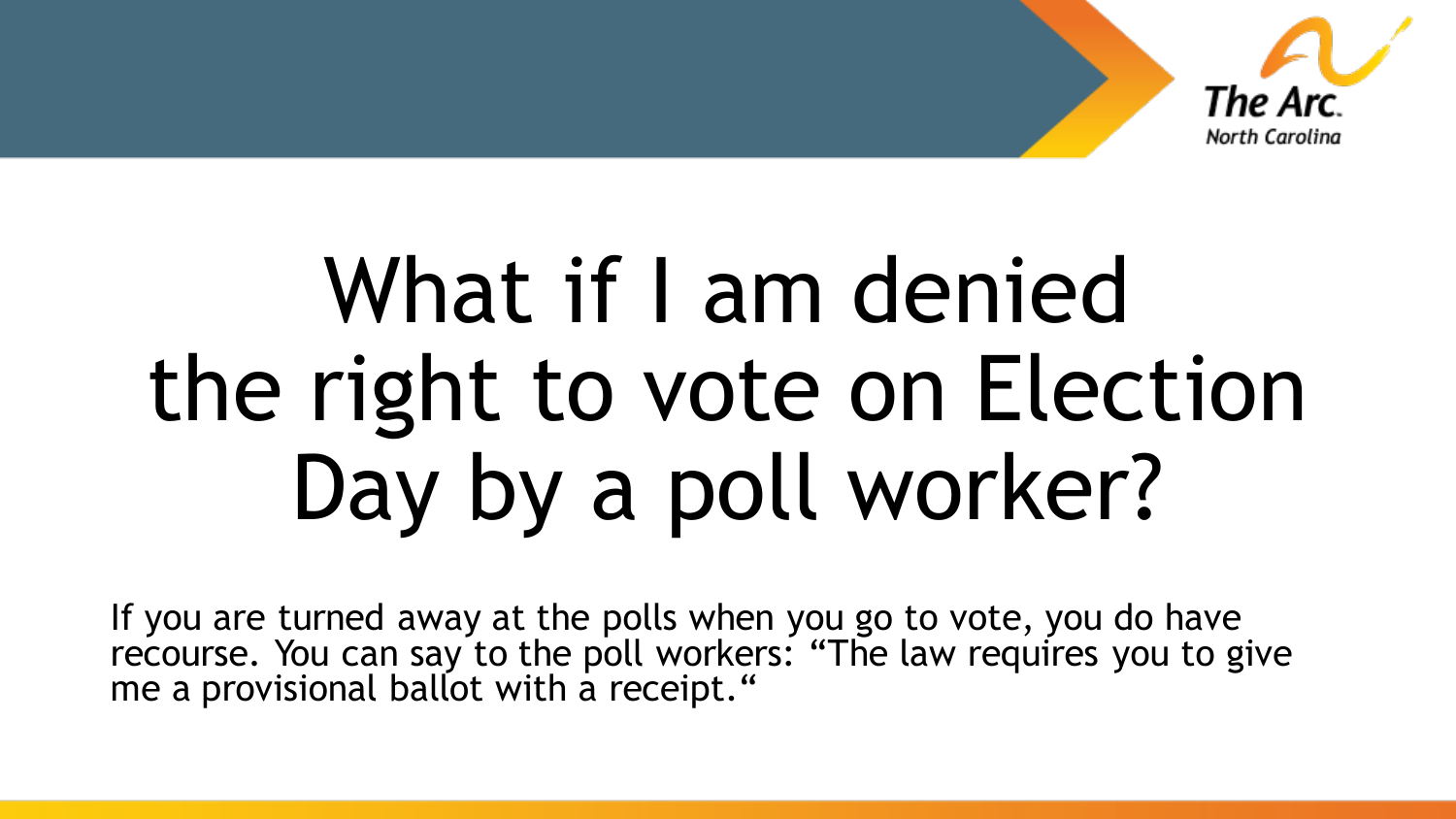

*Voting: What to do before and after?* 

- **Before the election: educate yourself on each candidate running for office.**
- **After the election: stay up to date on the issues affecting people with I/DD and elected officials.**
- **Visit The Arc of the United States: [thearc.org](https://thearc.org/)**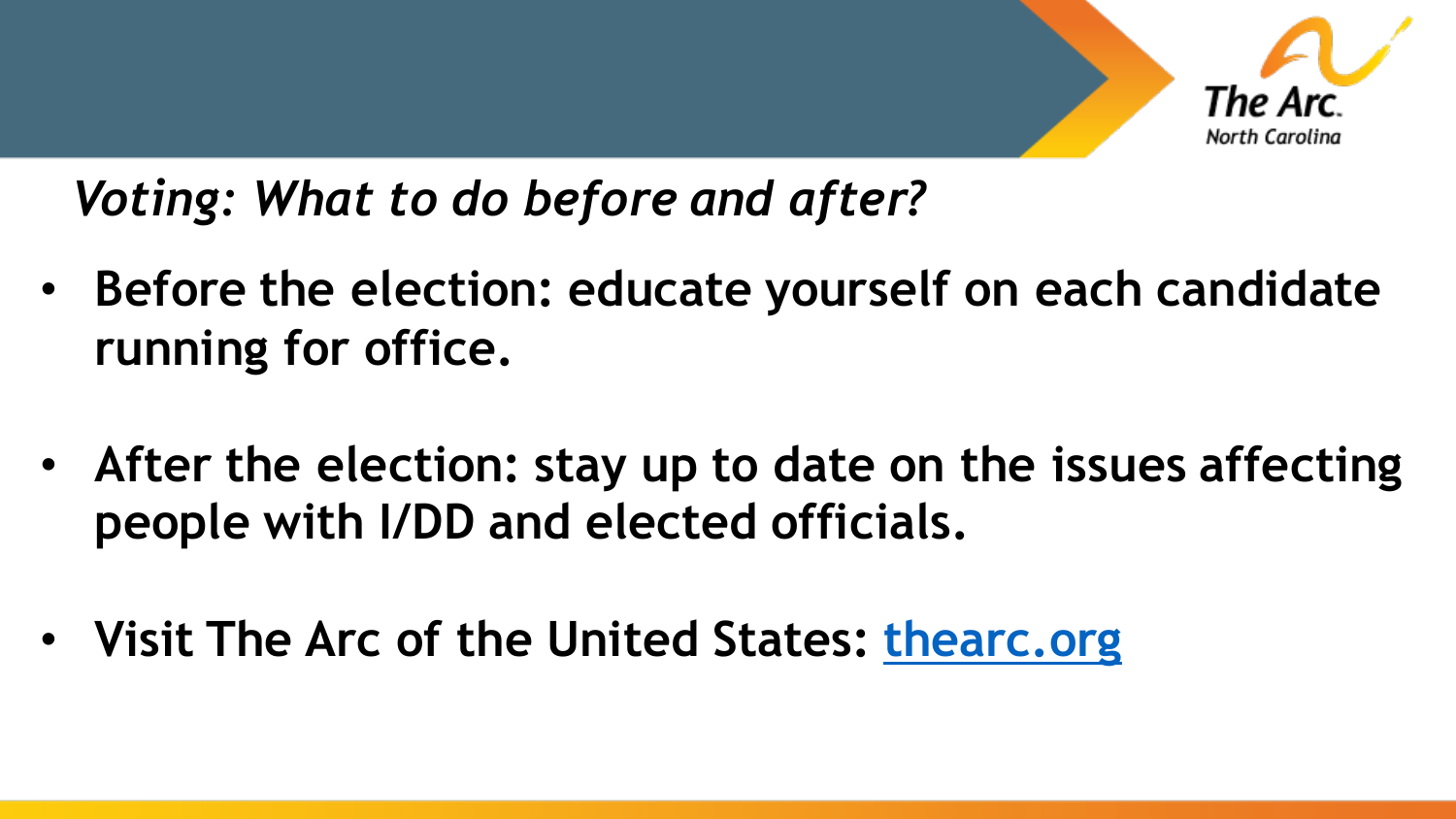

#### *Resources*

**The Arc of the United States** *Disability Voter Guide***: (English)** http://thearc.org/wp[content/uploads/2020/06/Disability\\_Voter\\_Guide\\_English.pdf](http://thearc.org/wp-content/uploads/2020/06/Disability_Voter_Guide_English.pdf) **(Spanish)** http://thearc.org/wp[content/uploads/2020/06/Disability\\_Voter\\_Guide\\_Spanish.pdf](http://thearc.org/wp-content/uploads/2020/06/Disability_Voter_Guide_Spanish.pdf)

**Disability Rights North Carolina:** *Access the Vote* <https://www.accessthevotenc.org/>

**NC State Board of Elections** <https://www.ncsbe.gov/voting/help-voters-disabilities>